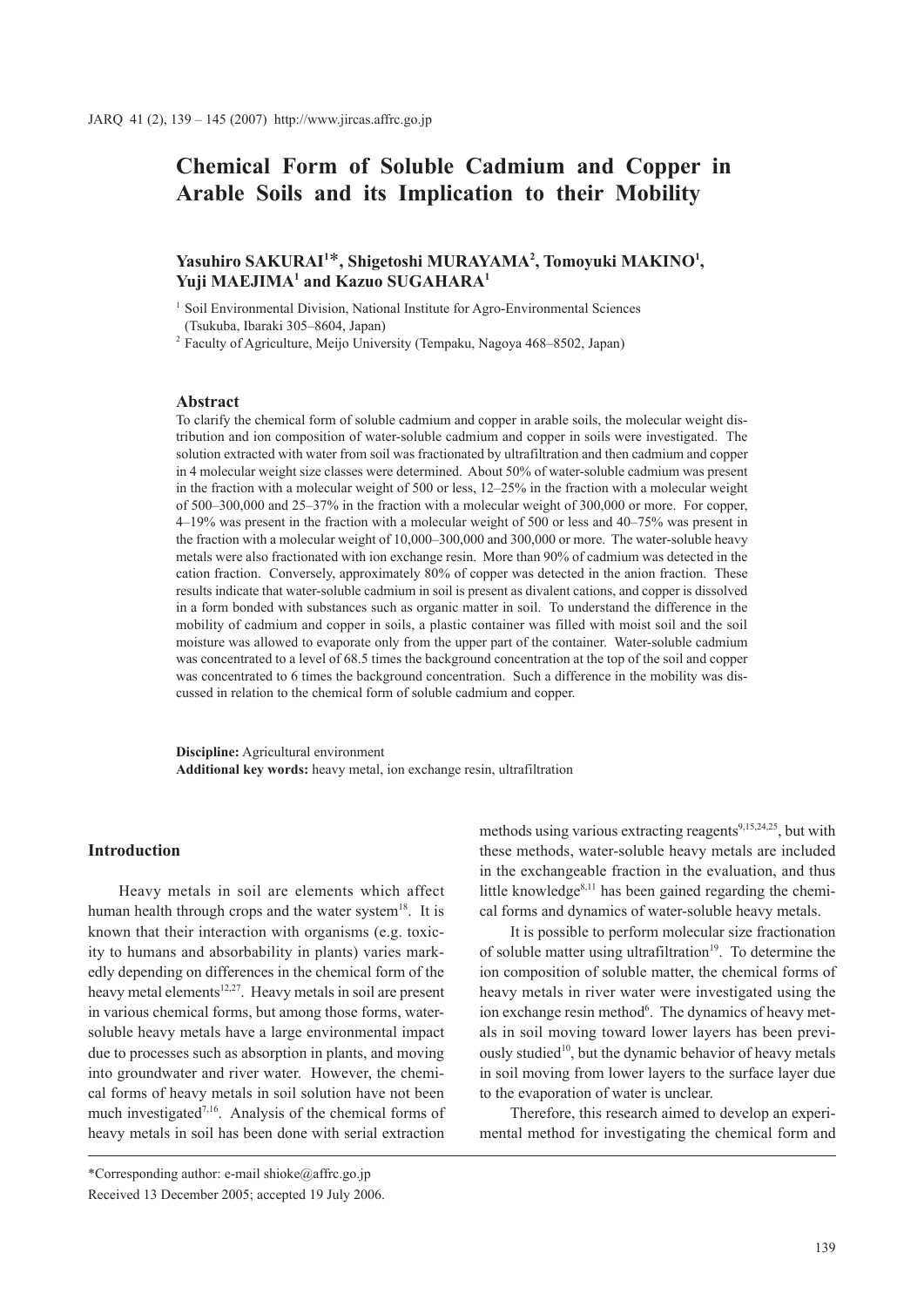dynamics of water-soluble heavy metals in soil. For the heavy metal elements cadmium and copper, the dissolved molecular weight distribution was determined using ultrafiltration, and the ion composition was determined using the ion exchange method. The concentration of watersoluble heavy metals in top soil due to evaporation of soil solution was also investigated using a container filled with soil.

### **Materials and methods**

### **1. Molecular weight composition of water-soluble cadmium and copper using ultrafiltration**

For the experiment, location-specific soils were collected from the surface at 6 continuous sites (Table 1: A– F) ranging from mountain forest to lowland (Yasato area, Ibaraki Prefecture, Japan) and soils from 3 layers (Table 1: G1, G2, G3) of different depths were collected from an upland field of light-colored Andosol (Sapporo, Japan). These samples were then used in a series of experiments. One-hundred mL of deionized water was added to 10 g of each air-dried soil sample, and after shaking for 1 hour at room temperature, each was filtered with a membrane filter (pore size 0.2 μm) and used for chemical forms analysis.

Filtrate was fractionated 20 mL at a time into 4 fractions (molecular weight (Mw): 500 or less, 500–10,000, 10,000–300,000, and 300,000 or more), thereby separating dissolved heavy metals in the filtrate by molecular weight. This was done using a nitrogen gas pressurization ultrafiltration cell (UHP-43K, ADVANTEC Co., Japan) and 3 types of ultrafiltration membranes (YM05, YM10 and XM300, Amicon Inc., USA). This filtration procedure was carried out under stirring and nitrogen gas pressures of  $3-5$  kg/cm<sup>2</sup> according to the molecular weight cut-off of the filter.

### **2. Ion composition of water-soluble heavy metals using the ion exchange resin method**

Light-colored Andosol (G1) was used as the soil sample. Fifty mL of deionized water was added to each 10 g air-dried soil sample, and after shaking for 1 hour at room temperature, each solution was filtered using a membrane filter (pore diameter 0.2 μm) and used for analysis. The filtrate was divided into 3 parts of 10 mL each, and passed through a column filled with 5 mL each of cation exchange resin (Amberlite - IR120B), anion exchange resin (Amberlite - IRA400) or a mixed resin combining equal amounts of cation exchange resin and anion exchange resin, thereby fractionating the ion forms of the heavy metals in the solution. The fraction which passed through the mixed resin is the neutral fraction, and the composition of heavy metal ions in the soil extract was determined by subtracting the concentration of this neutral fraction from the fraction which passed through the cation exchange resin or the anion exchange resin.

### **3. Mobility of water-soluble heavy metals in soil due to water evaporation**

A plastic container (width 5 cm  $\times$  height 4 cm  $\times$ length 20 cm) inclined at an angle of approximately 30º from level was filled with approximately 170 g of airdried light-colored Andosol G1 (Table 1). Then water was added to comprise 70% of the maximum water holding capacity, and the system was left at room temperature (Fig. 1). Every 24 hours, the weight of the container was measured, and water was supplied at the bottom of the inclined surface in just the amount to compensate for water lost due to evaporation. After supplying approximately 1 L of water over 50 days, the soil was air-dried in the container, and approximately 1 g of soil was sampled from each of 10 points on the surface (Fig. 1  $(D-<sub>10</sub>)$ ), and after shaking for 1 hour at room temperature with a soil : water ratio of 1 : 5, the solution was filtered with a membrane filter

| <b>Site</b>    | Land Use                                | Soil Type             | pН   |      |       |      | Total C Total Cd* Total Cu* Water-soluble Water-soluble<br>$(H2O)$ (g kg <sup>-1</sup> ) (mg kg <sup>-1</sup> ) (mg kg <sup>-1</sup> ) Cd (mg kg <sup>-1</sup> ) | $Cu$ (mg kg <sup>-1</sup> ) |
|----------------|-----------------------------------------|-----------------------|------|------|-------|------|------------------------------------------------------------------------------------------------------------------------------------------------------------------|-----------------------------|
| A              | Forest                                  | Brown forest          | 5.2  | 45.2 | 0.176 | 51.5 | 0.149                                                                                                                                                            | 0.420                       |
| B              | Orchard                                 | Andosol               | 5.6  | 32.9 | 0.191 | 45.6 | 0.115                                                                                                                                                            | 4.370                       |
| C              | Upland field                            | Andosol               | 6.1  | 12.6 | 0.112 | 43.3 | 0.078                                                                                                                                                            | 3.100                       |
| D              | Paddy                                   | Gray lowland          | 5.9  | 23.4 | 0.109 | 27.5 | 0.044                                                                                                                                                            | 0.390                       |
| E              | Paddy                                   | Gray lowland          | 6.3  | 30.5 | 0.196 | 51.5 | 0.034                                                                                                                                                            | 1.000                       |
| F              | Cattle feces disposal field             | Andosol               | 6.9  | 60.7 | 0.218 | 67.5 | 0.053                                                                                                                                                            | 2.480                       |
| G1             | Upland field $(0-15$ cm depth)          | Light-colored Andosol | 6.2  | 28.5 | 0.289 | 39.8 | 0.118                                                                                                                                                            | 0.100                       |
| G <sub>2</sub> | Upland field $(15-25 \text{ cm depth})$ | Light-colored Andosol | 6.2  | 27.5 | 0.223 | 41.2 | 0.127                                                                                                                                                            | 0.082                       |
| G <sub>3</sub> | Upland field (35–45 cm depth)           | Light-colored Andosol | -6.1 | 15.7 | 0.247 | 38.6 | 0.033                                                                                                                                                            | 0.017                       |

**Table 1. Properties of soils used**

\*: Digested with nitric acid and perchloric acid.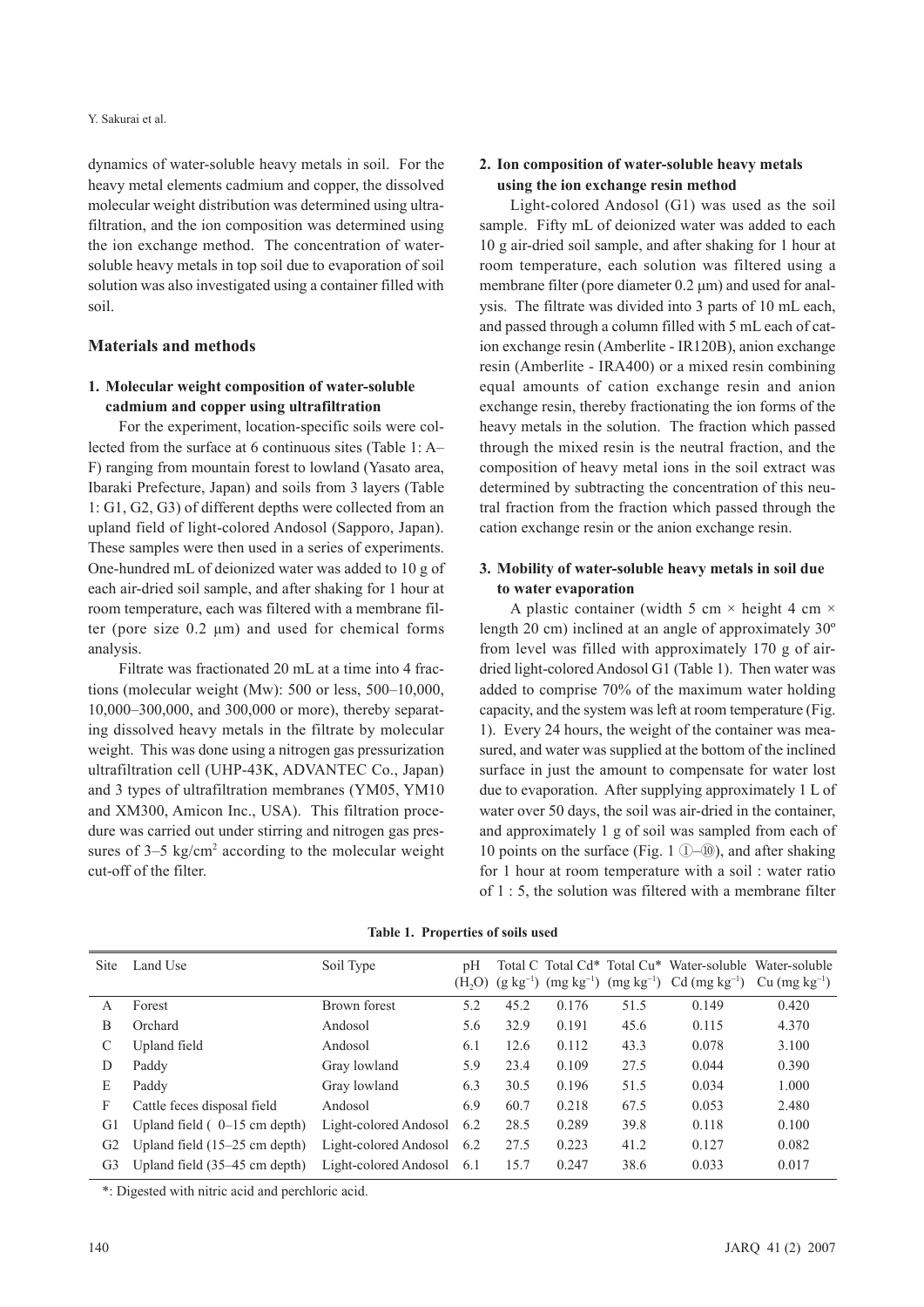(pore size 0.2 μm), and the heavy metal concentration and ion composition in the solution were analyzed.

#### **4. Determination of cadmium and copper**

Concentrations of cadmium and copper of each solution in the experiments were determined with electrothermal atomic absorption spectrometry (AA-800 + GTA-100, Varian Inc., Australia) using a pyrolytically coated carbon tube at analytical wavelengths of 228.8 nm for cadmium and 324.8 nm for copper. The operating conditions for the determinations were optimized. The accuracy and precision of the analytical methods were tested with standard reference materials (Pond sediment, NIES, Japan). All experiments were performed in triplicate.

### **Results**

### **1. Molecular weight composition of water-soluble cadmium and copper using ultrafiltration**

Fig. 2 shows water-soluble heavy metals concentration and Figs. 3 and 4 do the molecular weight distribution of water-soluble cadmium and copper in different soils (A–F) and different depths of a soil (G1, G2, G3). The water-soluble heavy metal concentrations in these soils were 389–4,370 ng/g for copper and 3.4–14.9 ng/g for cadmium. In the subsoils of soil G (G2, G3), the watersoluble heavy metal concentrations were lower than those in the surface soil. The molecular weight distribution of cadmium in water-soluble form showed that the highest percentage occurred in the fraction with a low molecular weight (Mw 500 or less), and in all soils, this fraction accounted for approximately 50% of the total amount of soluble cadmium. The next highest percentage was 25– 37% in the fraction with Mw of 300,000 or more. The percentage of the fraction with intermediate molecular weight (Mw 500–300,000) was 12–25%. This molecular weight distribution pattern was the same for all the soils. The molecular weight distribution of water-soluble species of copper differed from the distribution of cadmium. The fraction with a molecular weight of Mw 500 or less accounted for a small percentage of 4–19% of the total amount of water-soluble copper. The fractions with the highest percentage were the fraction with Mw 300,000 or more and the fraction with Mw 500–10,000, and these constituted 40–75%. Therefore, soluble cadmium in soil was shown to segregate in the low molecular weight fraction with Mw of 500 or less, while copper was distributed among the fraction with Mw of 500 or greater. The amount of water-soluble heavy metal contained in soil (by soil sampling site) is shown in Fig. 2, and the molecular weight distribution of water-soluble heavy metal in each soil is shown in Figs. 3 and 4.











**Fig. 3. Molecular weight distribution of water-soluble cadmium in each soil**

 $\blacksquare$ : Mw>300,000,  $\Box$ : 300,000>Mw>10,000,  $\Box$ : 10,000>Mw>500,  $\Box$ : 500>Mw.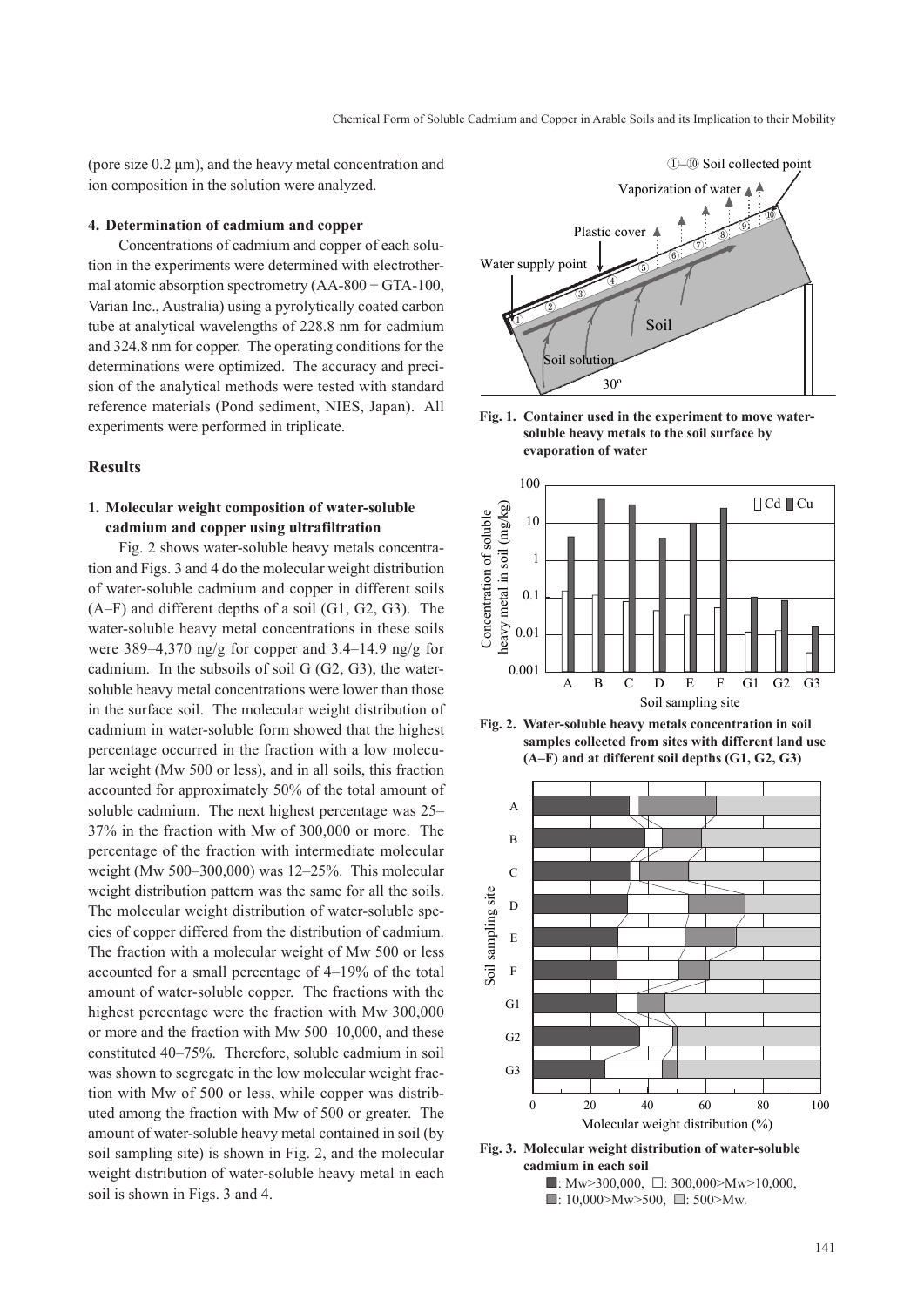

**Fig. 4. Molecular weight distribution of water-soluble copper in each soil**





**Fig. 5. Ion composition of soluble heavy metals in lightcolored Andosol (G1)**



**Fig. 6. Accumulation of soluble heavy metals to top soil with water evaporation from soil**

### **2. Ion composition of water-soluble heavy metals using the ion exchange resin method**

Fig. 5 shows the amount of each ion of cadmium and copper as a percentage of the total dissolved amount for soil G. Total concentrations in the extract were 0.027 ng/ mL for cadmium and 1.57 ng/mL for copper. For cadmium, cations accounted for 95.6% and for copper, anions accounted for 83.5%. In the neutral fraction, cadmium accounted for 4.4%, and copper accounted for 9.9%. The tendency for the cation percentage to be high for watersoluble cadmium, and for the anion percentage to be high for water-soluble copper was the same even when other soils were analyzed.

### **3. Mobility of water-soluble heavy metals in soil due to water evaporation**

Fig. 6 shows the water-soluble heavy metal concentration in solution extracted from surface layer soil at each sampling point (Fig. 1. ①–⑩) after water had evaporated. Water-soluble heavy metals in the surface layer soil accumulated markedly at the top of the inclined surface due to evaporation from the soil surface. Water-soluble cadmium concentration at the uppermost point ⑩ was 68.5 times that at ①, and similarly copper concentration at ⑩ was 6.0 times that at ①. The water-soluble heavy metal concentration in surface soil at the intermediate points ②–⑨ of the incline gradually increased from the bottom to the top of the incline. Fig. 7 shows the ion composition of water-soluble heavy metal at position ⑩ where water evaporation resulted in the greatest accumulation of watersoluble heavy metal. For cadmium, ion composition at accumulation point ⑩ was 99.1% cations, 0% anions and 0.9% neutral fraction, and for copper, ion composition was 13.9% cations, 63.1% anions and 23% neutral fraction.



**Fig. 7. Ion composition of soluble metals in the top soil at sampling point** ⑩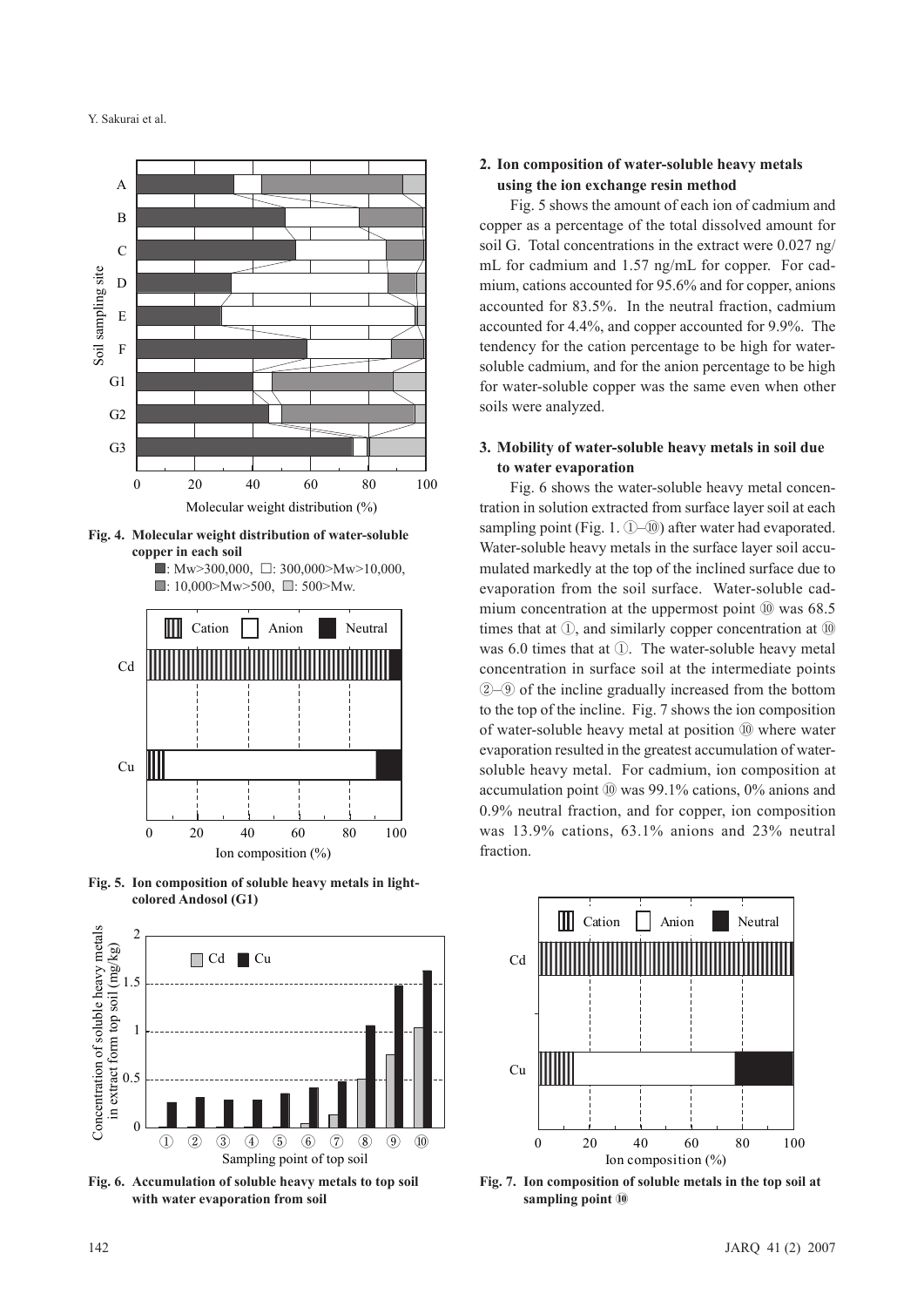### **Discussion**

In the present study, we examined water-soluble cadmium and copper in soils and their chemical forms. The concentrations of cadmium and copper in the soils used in this experiment fall within the concentration ranges for unpolluted soil in Japan<sup> $2,13$ </sup>. The contents of the heavy metals are different depending upon soil types. However, the soils (A to F) were collected from neighboring sites, so the concentration of heavy metals in the soils may be strongly affected by the materials added to the soil related to each land use, such as pesticides containing heavy metals in orchards, and cattle manure containing heavy metals. The higher concentration of water-soluble copper in soil B, C and F may be due to the above reasons.

Water-soluble cadmium in soil accounts for 20–90% of total cadmium in soil, but variation in this value is due to differences in soil pH. In soils with high pH, solubility is low (Table 1). Also, these values are similar to the exchangeable cadmium concentration in soil<sup>3</sup>. Compared with cadmium, water-soluble copper is 0.8–9.2% of total copper in soil, and it does not dissolve easily in water. This is due to the fact that, compared to cadmium, a greater proportion of copper is in a form contained within crystal structures<sup>17</sup>. In soil G, the amount of water-soluble cadmium and copper extracted with water from soil sampled was lower in deeper soil layers (Table 1). Total concentration of both elements in soil was almost equal, and thus it was evident that the percentage of water-soluble heavy metal relative to the total amount of heavy metal was higher in the upper layer of soil than in the lower layer of soil. There are a number of conceivable causes for this phenomenon. One is that the amount of organic matter (such as water-soluble fulvic acid) present in soil decreases in lower soil levels (Table 1). As a result, the amount of water-soluble copper which can dissolve by bonding with water-soluble fulvic acid decreases, because copper has a high bonding strength with organic matter<sup>21</sup> such as fulvic acid. The second potential cause is that the amount of hydrated oxides and oxides of iron and aluminum, which are clay minerals having high bonding strength with metals, varies with depth $17,22,23$ . Clay minerals were not measured in these experiments, but since the amount of clay minerals increases with soil level depth, it is conceivable that a large amount of metal was adsorbed, resulting in a decrease in the eluted amount.

The molecular weight distribution for water-soluble cadmium (Fig. 3) shows the greatest percentage in the fraction with the smallest molecular weight, and this agrees with the result where cadmium was predicted to be present in the greatest quantity as divalent cations<sup>26</sup>. It was recognized that a large amount of cadmium is dis-

solved in the fraction with molecular weight of 300,000 or more in the upper layer of soil, and this may be a form adsorbed to humic substances or fine clay minerals with a high molecular weight, but the true nature was not clear from these experiments. On the other hand, the molecular weight distribution for water-soluble copper (Fig. 4) shows that the amount present in the fraction with molecular weight of 500 or less was extremely low, and the percentage dissolved with a large molecular weight was high. Copper is an element which bonds easily with organic matter, and this suggests that dissolved copper was present in a form bonded with water-soluble humic substances like fulvic acid. The molecular weight of fulvic acid in water (such as river water) was reported to be approximately 800<sup>1</sup>; it was reasonable to assume that copper in the fraction with molecular weight of 500 or greater was bound with organic compounds. The trend in molecular weight distribution of the heavy metals was found to be the same in all soils used. However, the molecular weight distribution of heavy metal elements might be affected through the ultrafiltration process, in which compressed soil colloids on the filter might modify the original chemical composition of the soil extract. Usually in the ultrafiltration method, the pore diameter of the filter may show considerable variation, so that a precise separation of trace elements might be difficult. To clarify the difference among soils in molecular weight distribution of watersoluble heavy metals, further consideration in greater detail will be necessary to minimize analytical artifacts.

The ion composition of soluble heavy metals (Fig. 5) showed high levels of cadmium cations and copper anions. This result was consistent with postulations based on the results that most of cadmium in soil solution was present in the dissolved fraction (< 1 KDa, molecular weight cutoff filter)<sup>28</sup> and that cadmium was a divalent cation<sup>7</sup>, and copper bound with soluble organic compounds. It was assumed that, since copper was bound with soluble organic compounds, which dissolve as anions, the majority of copper was detected in the anion fraction.

The difference of chemical form of water-soluble cadmium and copper clearly was reflected in the difference in the mobility of these metals in the experiment (Figs. 1 & 6). Due to evaporation from the inclined soil surface, soluble heavy metals in soil accumulated on the upper part of the surface soil layer (Fig. 1 point  $\omega$ ). While the copper concentration in the water extracted soil solution was higher than that of cadmium (Fig. 2), the level of cadmium accumulation was higher than that of copper in this experiment with the inclined container. It may be possible that some reactions occurred, which lowered the copper concentration in the soil solution, such as copper in soil solution attaching to soil components during move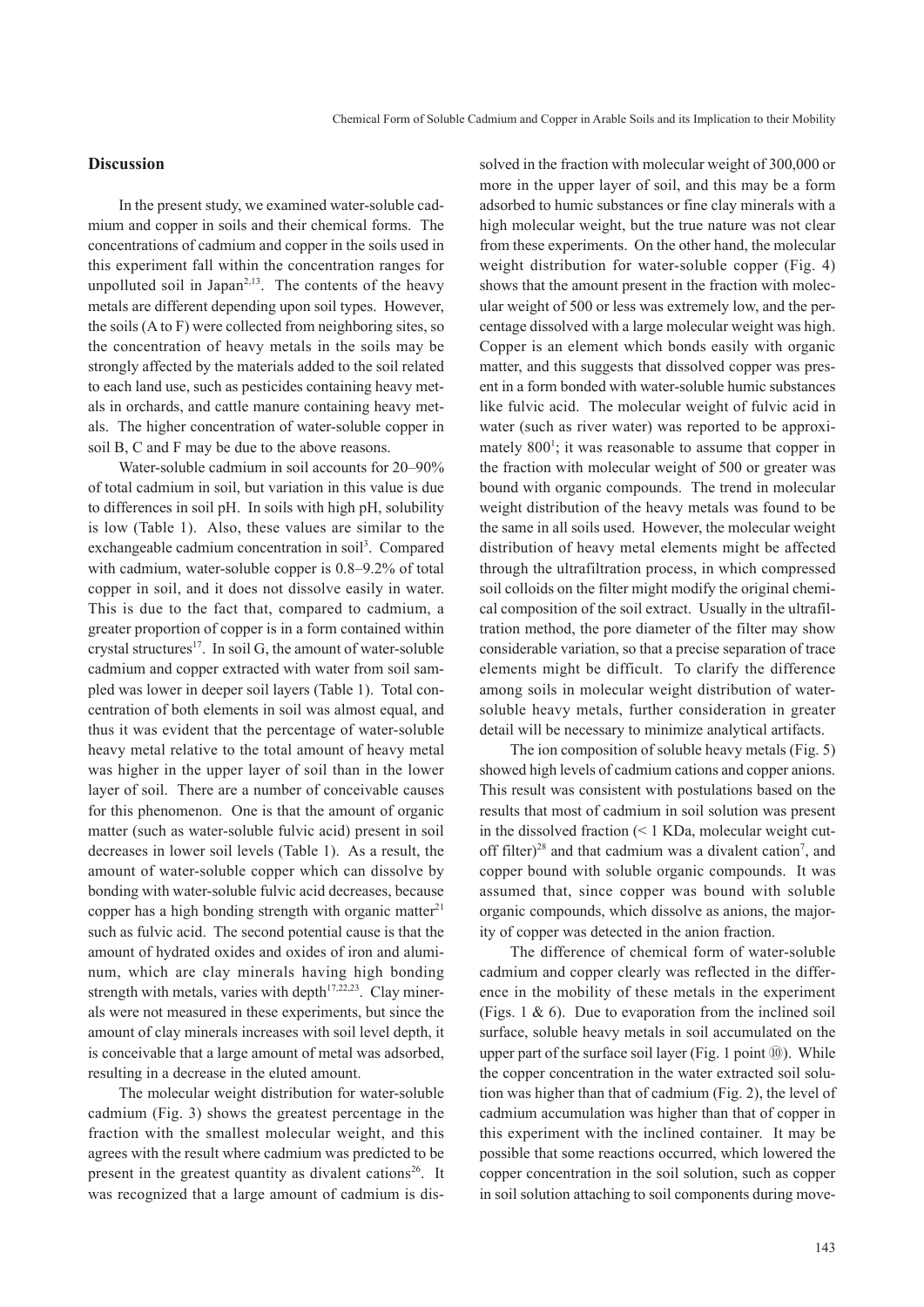Y. Sakurai et al.

ment. Since copper tends to bind with organic compounds $14$ , it may be fixed by binding with insoluble organic substances in soil<sup>20</sup>, such as humic acid. The ion compositions of the soluble cadmium and copper, which accumulated at the surface layer (Fig. 7 point ⑩), were almost consistent with those before accumulation (Fig. 5). Therefore, the chemical form of each element in soil solution was assumed to be retained in almost identical ionic composition percentages. Although accumulation of salts at the soil surface due to evaporation has been often observed and causes inhibition of crop growth<sup>5</sup>, the accumulation of soluble heavy metals in soil due to evaporation was first measured in the present study. The results of the present study suggest a possibility of removal of water-soluble heavy metals from contaminated soil; water-soluble heavy metals may migrate to the soil surface by applying water to the soil followed by evaporation, and the surface soil containing the heavy metals that migrated from the whole soil may be removed. However, since the soluble fraction of most heavy metals other than cadmium in soil is generally less than 10%4 , it may be necessary to solubilize the heavy metals in soil for the above proposed method to be effective.

In conclusion, the present study clearly shows the difference in chemical form between water-soluble cadmium and copper in soils, and also shows that the difference affects the mobility of these heavy metals in soil due to evaporation from the soil surface. The molecular weight distribution of water-soluble cadmium and copper in soils was for the first time determined in the present study. The results obtained agreed with the findings found for aquatic humic substances and also with the prediction based on chemical equilibrium<sup>21</sup>. These results contribute to clarify behavior of the heavy metals in soil, which is needed to minimize the absorption of the metals by crops.

### **References**

- 1. Aiken, G. R. & Malcolm, R. L. (1987) Molecular weight of aquatic fulvic acids by vapor pressure osmometry. *Geochim. Cosmochim. Acta.*, **51**, 2177–2184.
- 2. Asami, T. (1988) Soil pollution by metals from mining and smelting activities. *In* Chemistry and biology of solid waste: dredged material and mine tailings, eds. Salomons, W. & Försther, U., Springer-Verlag, Berlin, 143–169.
- 3. Asami, T., Kubota, M. & Okazaki, K. (1990) Forms of cadmium, zinc, lead, and copper in soils. *Trans. 14th Intern. Cong. Soil Sci*., **2**, 365–366.
- 4. Asami, T., Kubota, M. & Orikasa, K. (1995) Distribution of different fractions of cadmium, zinc, lead, and copper in unpolluted and polluted soils. *Water, Air and Soil Pollut.*, **83**, 187–194.
- 5. Brinkman, R. (1980) Salinity and sodic soils. *In* Land

reclamation and water management: developments, problems and challenges, ILRI Publication No. 27, Wageningen, 64–66.

- 6. Chakrabarti, C. L. et al. (1994) Kinetic studies of metal speciation using chelex cation exchange resin: application to cadmium, copper, and lead speciation in river water and snow. *Environ. Sci. Tech*., **28**, 1957–1967.
- 7. Cancès, B. et al. (2003) Metal ions speciation in a soil and its solution: experimental data and model results. *Geoderma*, **113**, 341–355.
- 8. Clement, R. E., Yang, P. W. & Koester, C. J. (1999) Environmental analysis. *Anal. Chem*., **71**(12), 257–292.
- 9. Das, A. K. et al. (1995) Metal speciation in solid matrices. *Talanta*, **42**, 1007–1030.
- 10. Domergue, F. -L. & Védy, J. -C. (1992) Mobility of heavy metals in soil profiles. *Intern. J. Environ. Anal. Chem*., **46**, 13–23.
- 11. Florence, T. M. (1982) Development of physico-chemical speciation procedures to investigate the toxicity of copper, lead, cadmium and zinc towards aquatic biota. *Anal. Chimi. Acta*, **141**, 73–94.
- 12. Hamon, R. E. et al. (1998) Long-term changes in cadmium bioavailability in soil. *Environ. Sci. Technol*., **32**, 3699–3703.
- 13. Iimura, K. (1981) Background contents of heavy metals in Japanese soils. *In* Heavy metal pollution in soils of Japan, eds. Kitagishi, K. & Yamane, I., Japan Scientific Societies Press, Tokyo, 19–26.
- 14. Mantoura, R. F. C., Dickson, A. & Riley, J. P. (1978) The complexation of metals with humic materials in natural waters. *Estuarine Coastal Mar. Sci*., **6**, 387–408.
- 15. McLaren, R. G. & Crawford, D. V. (1973) Studies on soil copper I. The fractionation of copper in soils. *J. Soil Sci*., **24**, 172–181.
- 16. Meers, E. et al. (2005) Soil-solution speciation of Cd as affected by soil characteristics in unpolluted and polluted soils. *Environ. Toxicol. Chem*., **24**, 499–509.
- 17. Okazaki, M., Takamidoh, K. & Yamane, I. (1986) Adsorption of heavy metal cations on hydrated oxides and oxides of iron and aluminum with different crystallinities. *Soil Sci. Plant Nutr*., **32**, 523–533.
- 18. Oliver, M. A. (1997) Soil and human health: a review. *Eur. J. Soil Sci.*, **48**, 573–592.
- 19. Peuravuori, J. & Pihlaja, K. (1997) Molecular size distribution and spectroscopic properties of aquatic humic substances. *Anal. Chimi. Acta*, **337**, 133–149.
- 20. Piccolo, A. & Stevenson, F. J. (1982) Infrared spectra of  $Cu^{2+}$ , Pb<sup>2+</sup>, and  $Ca^{2+}$  complexes of soil humic substances. *Geoderma*, **27**, 195–208.
- 21. Reuter, J. H. & Perdue, E. M. (1977) Importance of heavy metal-organic matter interactions in natural waters. *Geochim. Cosmochim. Acta*, **41**, 325–334.
- 22. Shoji, S. et al. (1987) Morphological properties and classification of ash-derived soils in South Hakkoda, Aomori Prefecture, Japan. *Jpn. J. Soil Sci. Plant Nutr*., **58**, 638– 646 [In Japanese].
- 23. Shoji, S. et al. (1988) Properties of Spodosols and Andisols showing climosequential and biosequential relations in southern Hakkoda, northeastern Japan. *Soil Sci*., **145**, 135–150.
- 24. Symeonides, C. & McRae, S. G. (1977) The assessment